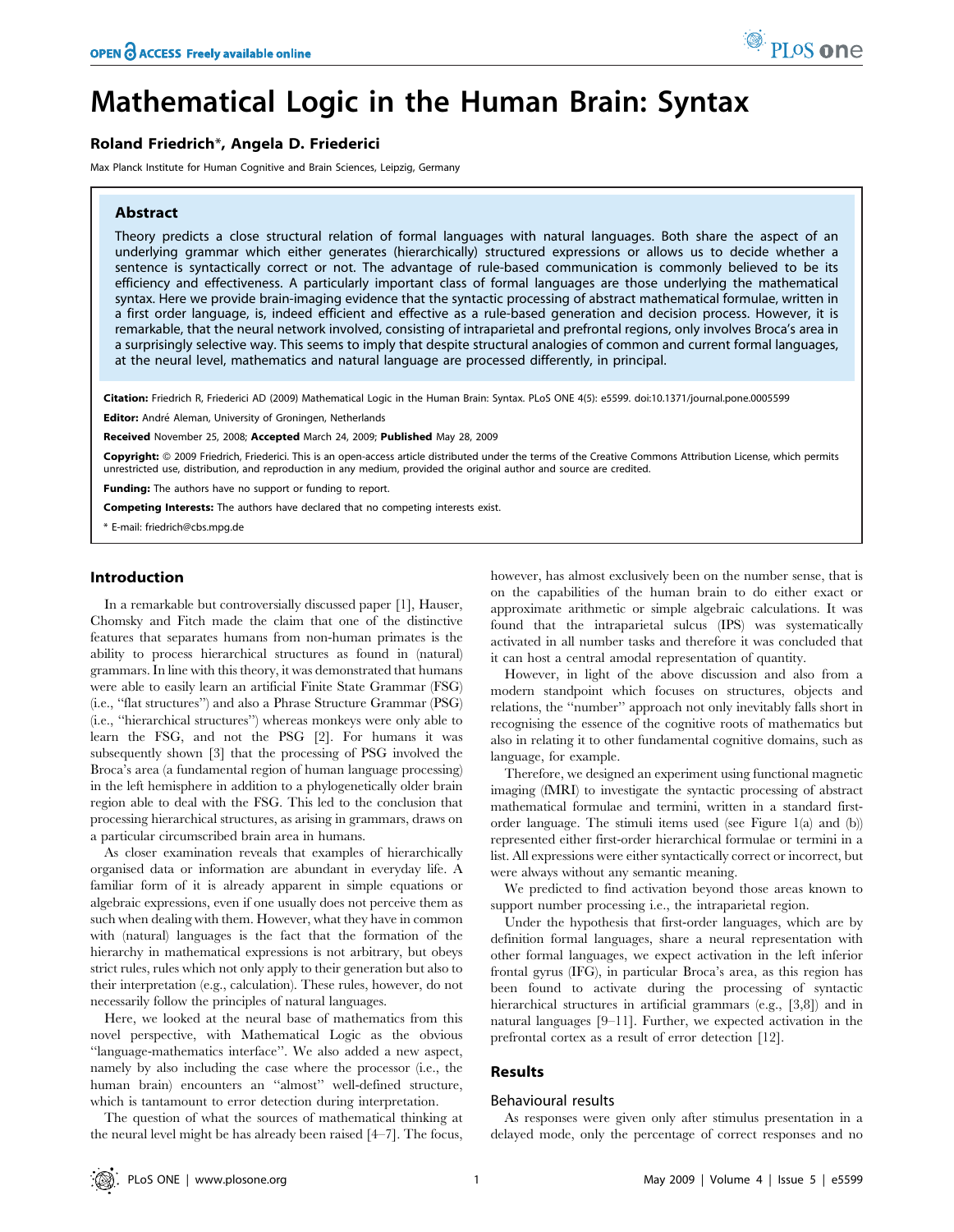

Figure 1. Illustration of the underlying binary tree structures for the various expressions used in the (a) hierarchical syntactic condition, and (b) list (non-hierarchical) condition. The grammatical/generative part of the syntax starts with an alphabet, out of which termini and formulae are (recursively) built, thereby yielding arbitrary hierarchical expressions. For assumed processing steps see (Supplemental Information: Figure S1). doi:10.1371/journal.pone.0005599.g001

reaction time data could be analysed. Overall, performance data from the present fMRI experiment showed that the 24 participants answered correctly on an average of 88% (standard deviation (SD) of 0.12) on the 50 hierarchical items compared to 96% (SD 0.05) on the 50 non-hierarchical ones. This difference was significant for the two-tailed paired t-test at the 5% level.

A subgroup of 12 participants, however, showed no significant difference in performance with respect to the two types of problems. For this sub-group, the mean correct answers for hierarchical formulae was 94% (SD 0.068) and 95% (SD 0.062) for the lists, for the two-tailed paired t-test at the 5% level. To rule out the possibility that the difference in performance would have an effect on the pattern of brain activation at the group level, we conducted two further statistical tests. A two-sample t-test, comparing the fMRI activation for the above 12 people with the other 12 yielded the result that there was no significant difference  $(Z > 3.09, P < 0.001$  uncorrected). Additionally, we conducted a parametric test for all 24 participants with the ratios of correct answers for both types as covariates. Again, there was no effect  $(Z > 3.09, P < 0.001$  uncorrected).

Therefore, all results are reported for the entire group of 24 participants. On average these 24 participants performed correctly with an average of 86% (SD 0.12) on the correct hierarchical items and 89% (SD 0.13) on the incorrect hierarchical items. This difference was not significant for the two-tailed paired t-test at the 5% level. Also, participants performed correctly with an average of 98% (SD 0.02) on the correct list items and 94% (SD 0.08) on the incorrect list items. This difference was significant for the twotailed paired t-test at the 5% level.

## fMRI results

When comparing the fMRI data of the entire group for the processing of correct hierarchical structures to those of correct flat structures (see Figure 2 and Table 1), bilateral activation was found in the inferior parietal lobe which in the right hemisphere extended to the occipital lobe, moreover, bilateral activation was observed in the middle temporal gyri. In addition, the comparison revealed bilateral activation in the middle frontal gyri (BA 6) and in (BA 10), and also in the left IFG (BA 45/46/47). Note the nonoverlap of the present IFG activation with the cytoarchitectonically defined Broca's area ([13], for details see Figure 2).

When we compared the incorrect list items to the correct ones for the entire group (see Figure 3 and Table 2), we found bilateral activation in the angular gyrus, the middle frontal gyrus (BA 6) and the IFG (BA 47). In addition, left (BA 10) and left (BA 22) as well as the dorsolateral prefrontal region (BA 8) showed a significant activation.

Further, the comparison of the correct hierarchical condition with the baseline condition and also the comparison of the correct list condition with the baseline condition, revealed no overlap with the cytoarchitectonically defined Broca's area ([13], for details see Figures S3, S4 and S5 in the Supporting Information).

# Discussion

At a macroscopic level the present experiment found significant inferior frontal, middle frontal and parietal activation for the processing of the syntax of first order logic (''mathematical syntax'') of correct hierarchical structures compared to correct non-hierarchical structures as represented by the mathematical expressions used.

To understand the activation observed, it is necessary to identify the main processing modules needed to accomplish the given task successfully. One would expect processing to rely on a tangible neural network involving several modules which interchange information and interact as time elapses. The modules should grant visual decoding (''reading'') of the visually presented stimuli, allow mental transformations of the formulae/termini (visuospatial working memory), retrieval and application of the rules underlying the proper generation of the syntax of first-order logic, and finally preparation of the response.

The first processing step (i.e., reading) is necessary for both conditions (formulae and termini) and, therefore should not show up in a direct comparison between conditions, as was indeed the case. The observed bilateral parietal activation surrounding the entire intraparietal sulcus (IPS) replicates part of a neural network previously found in (arithmetic or algebraic) calculation tasks [4–7] and is proposed to host a central amodal representation of quantity. However, the combined bilateral activation of the IPS and the cortices along posterior parts of the superior frontal sulcus (BA 6), as in the present experiment, has been shown to form a brain system on which visuospatial working memory relies [14]. This is consistent with our expectations, as the visual memory load is much higher for formulae with their long-range dependencies compared to the single items in the list, which correspond to local dependencies.

It is assumed ([15] for a review) that the neural basis underlying (long-term) memory comprises the medial temporal lobe (MTL) and also the prefrontal cortex (PFC). These two brain regions have to interact with each other to either encode perceived information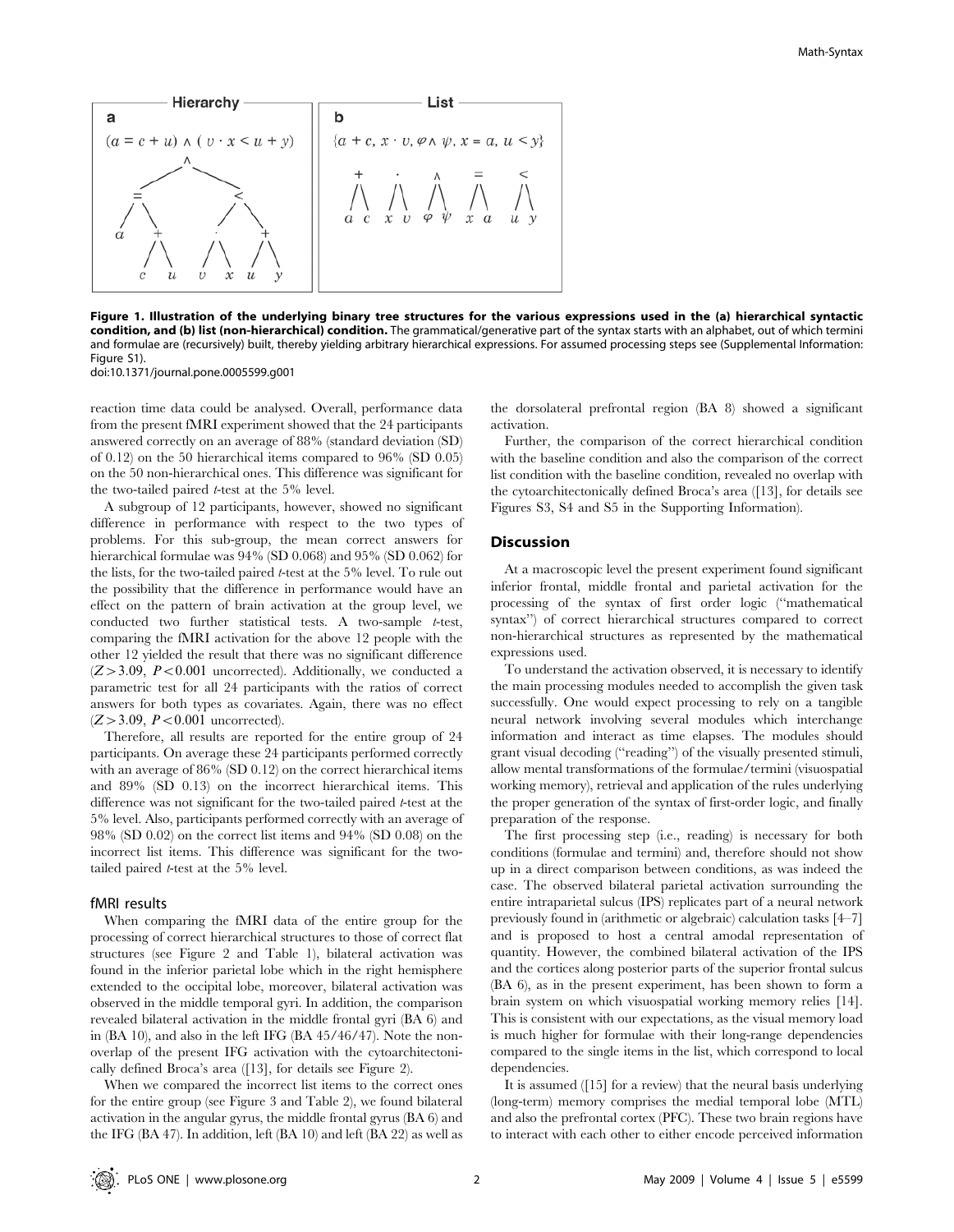

Figure 2. The figure shows activation for correct hierarchical syntactic formulae relative to a list of correct flat syntactical sequences. FMRI data are mapped onto a reference brain (single subject), where areas differing significantly in activation are coloured red to yellow and correspond to values with  $Z > 3.09$  (uncorrected). The cross hair is placed at  $(-44, 20, 0)$  in the Talairach co-ordinate system. Views: (a) sagittal  $x=-44$  and (b) axial  $z=0$ . The entire region marked in green in (a) and (b), corresponds to the cytoarchitectonically defined Broca's area with a probability of at least 50% according to [13]. Light green corresponds to Brodmann area BA 45, and dark green to BA 44. doi:10.1371/journal.pone.0005599.g002

or to retrieve it. Specifically, it is known that (BA 37) in the MTL participates in the analysis of visual forms such as characters and the representation of objects.

| <b>AREA</b>                    | <b>Talairach co-ordinates</b> |                   |      |       |       |          |                  |  |
|--------------------------------|-------------------------------|-------------------|------|-------|-------|----------|------------------|--|
|                                | left                          |                   |      | right |       |          | $Z_{\text{max}}$ |  |
| mFG, BA 10                     | $-38$                         | 52                | $-3$ |       |       |          | 4.20             |  |
| mFG, BA 10                     |                               | $\qquad \qquad -$ |      | 31    | 49    | $-9$     | 3.43             |  |
| IFG, BA 45                     | $-47$                         | 19                | 6    |       |       |          | 3.34             |  |
| IFG, BA 47                     | $-38$                         | 37                | $-3$ |       |       |          | 3.92             |  |
| MFG, BA 6                      | $-41$                         | 10                | 51   |       |       |          | 3.94             |  |
| MFG, BA 6                      |                               | -                 |      | 34    | 16    | 45       | 3.87             |  |
| SFG, BA 6                      | $-23$                         | 19                | 60   |       |       |          | 3.63             |  |
| MTG, BA 21                     | $-65$                         | $-53$             | 3    |       |       |          | 3.52             |  |
| MTG, BA 22                     |                               |                   |      | 55    | $-50$ | $\Omega$ | 4.14             |  |
| AG, BA 39                      |                               |                   |      | 37    | $-74$ | 33       | 4.21             |  |
| Inf. parietal<br>lobule, BA 40 | $-53$                         | $-41$             | 45   |       |       |          | 4.39             |  |
| Inf. parietal<br>lobule, BA 40 |                               |                   |      | 43    | $-47$ | 42       | 4.62             |  |
| Precuneus, BA 7                | $-5$                          | $-65$             | 45   |       |       |          | 4.27             |  |
| Cuneus, BA 18                  |                               |                   |      | 13    | $-77$ | $-18$    | 3.35             |  |

Table 1. Hierarchical correct vs. List correct.

Activation maxima (uncorrected) of the contrast: ''hierarchical correct vs. list correct''. Abbreviations: AG: angular gyrus, BA: Brodmann area, IFG: inferior frontal gyrus, mFG: medial frontal gyrus, MFG: middle frontal gyrus, MTG: middle temporal gyrus, SFG: superior frontal gyrus.

doi:10.1371/journal.pone.0005599.t001

Further, the dorsolateral part of the prefrontal cortex, (DLPFC, BA 46 and BA 9) is assumed to be engaged in organisation of material to be remembered in encoding interactions, and, during retrieval interactions, in monitoring and verifying retrieved information. This is in line with the activation observed, as a model of processing hierarchical formulae that assumes both more memory resources for more material to be remembered and also more verification steps at each node in the hierarchical compared to the list condition.

The observation of activation in the left IFG (in BA 45/47) as a function of the processing of the syntactic hierarchy in abstract formulae is novel for two reasons. First, activation in the left IFG, as observed during arithmetic tasks in previous studies, which are notably by definition semantic and not syntactic, has been attributed to general working memory [15] or to verbal aspects of mental calculations [6]. The present activation, however, can be considered to be specific to the processing of mathematical syntax within the domain of mathematics, as it results from a comparison between a string representing a list structure and a hierarchical one, with the hierarchy introducing an additional degree of freedom.

Second, outside the domain of arithmetic calculations, processing activation in the left IFG has been found in a number of studies on language, with different sub-regions reflecting different aspects of language processing. Activation in the more posterior portion of the IFG ( i.e., in BA 44 and posterior portion of 45) has been observed for the processing of hierarchical sentence structures as compared to flat structures in German [9,10], Hebrew [11] and for artificial grammars [3,8]. Thus it appears that the present firstorder language does not recruit the same areas as natural languages when dealing with hierarchical structures. The present finding is in line with the view that syntactic rules of a natural grammar recruit different brain regions than rules that do not follow the principles of natural languages [16]. The present data indicate that the processing of hierarchical versus non-hierarchical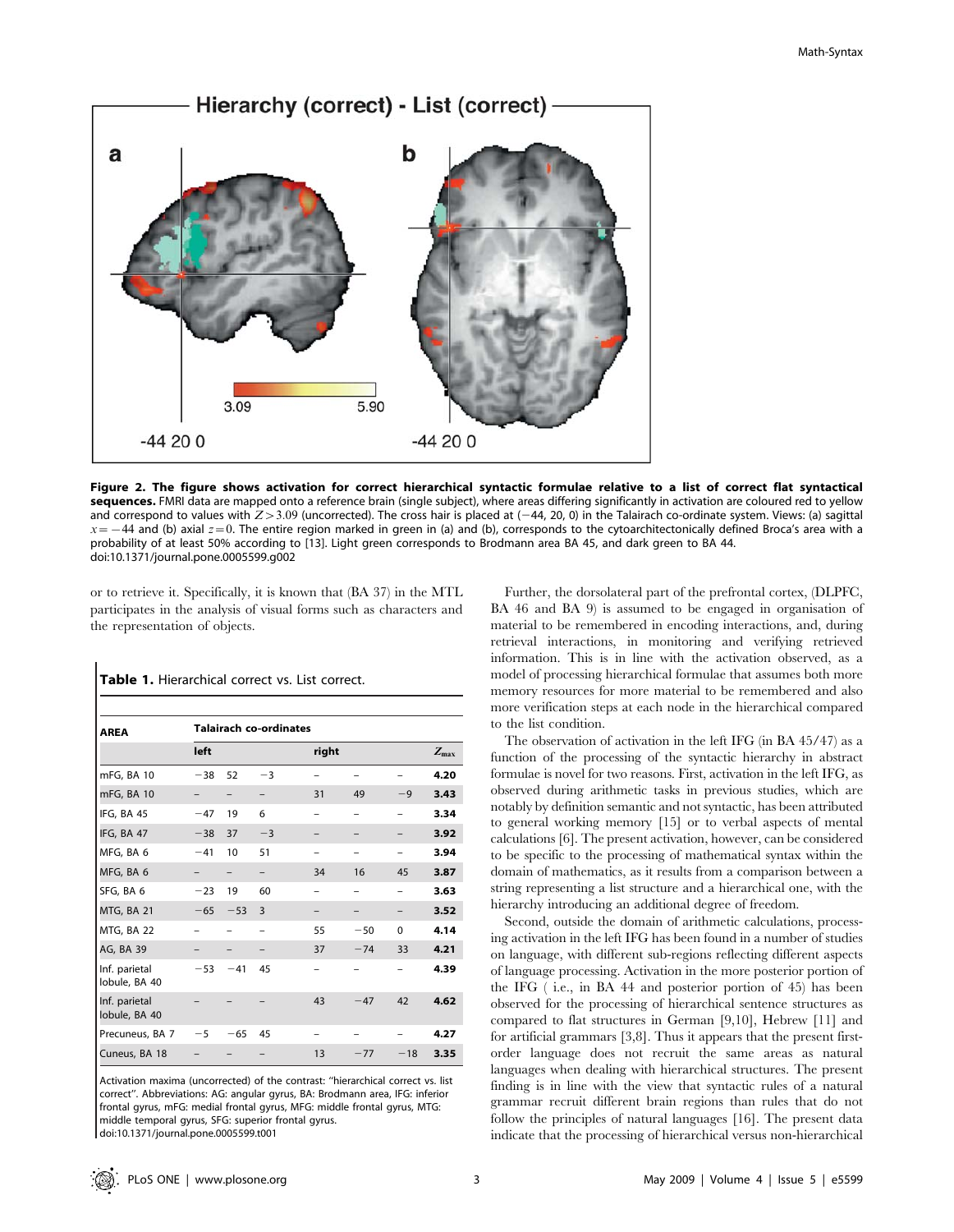

Figure 3. The figure shows activation for incorrect flat sequences vs. correct flat sequences. FMRI data are mapped onto a reference brain (single subject), where areas differing significantly in activation are coloured red to yellow and correspond to values with  $Z>3.09$ (uncorrected). The cross hair is placed at (-44, 20, 0) in the Talairach co-ordinate system. Views: (a) sagittal  $x = -44$  and (b) axial  $z = 0$ . The entire region marked in green in (a) and (b), corresponds to the cytoarchitectonically defined Broca's area with a probability of at least 50% according [13]. Light green corresponds to Brodmann area BA 45, and dark green to BA 44. doi:10.1371/journal.pone.0005599.g003

structured mathematical formulae is based on a region in the inferior frontal cortex, namely in the ventral portion of BA 45/47 which is located more anteriorly and more ventrally than the brain region reported for the processing of hierarchical versus nonhierarchical structures in language (e.g. [3]). Activation in BA 45/ 47, a region that has rather been found for controlled semantic processes such as categorisation and relatedness judgement [17]. The most anterior and ventral portion for the IFG (i.e., in BA 47 proper) has been reported to activate during sequences learning in

| Table 2. Flat incorrect vs. Flat correct. |  |
|-------------------------------------------|--|
|-------------------------------------------|--|

 $\overline{\phantom{a}}$ 

| <b>AREA</b>                  | <b>Talairach co-ordinates</b> |       |          |    |                |       |      |  |  |
|------------------------------|-------------------------------|-------|----------|----|----------------|-------|------|--|--|
|                              | left                          |       |          |    | right          |       |      |  |  |
| mFG, BA 10                   | $-14$                         | 67    | $-3$     |    |                |       | 3.90 |  |  |
| mFG, BA 8                    | $-5$                          | 40    | 36       |    |                |       | 4.09 |  |  |
| IFG, BA 47                   | $-44$                         | 19    | $\Omega$ |    |                |       | 5.91 |  |  |
| IFG, BA 47                   |                               |       |          | 22 | 10             | $-15$ | 3.56 |  |  |
| SFG, BA 6                    | $-11$                         | 19    | 63       |    |                |       | 4.64 |  |  |
| MFG, BA 6                    |                               |       |          | 34 | $\overline{7}$ | 48    | 3.92 |  |  |
| AG, BA 39                    |                               |       |          | 37 | $-59$          | 36    | 4.65 |  |  |
| AG, BA 39                    | $-38$                         | $-56$ | 33       |    |                |       | 4.19 |  |  |
| Cingulate G,<br><b>BA 31</b> | $-5$                          | $-35$ | 39       |    |                |       | 3.96 |  |  |
| MTG, BA 22                   | $-53$                         | $-41$ | 3        |    |                |       | 4.39 |  |  |

Activation maxima (uncorrected) of the contrast: ''flat incorrect vs. flat correct'' expressions. Abbreviations: AG: angular gyrus, BA: Brodmann area, IFG: inferior frontal gyrus, G: gyrus, mFG: medial frontal gyrus, MFG: middle frontal gyrus, MTG: middle temporal gyrus, SFG superior frontal gyrus.

doi:10.1371/journal.pone.0005599.t002

an artificial grammar [18] and, moreover, has been implicated in general intelligence, as it was seen to be activated in a number of tasks in which sequences structured by analogies had to be judged for coherence [19].

Thus, the activation in the anterior prefrontal cortex, i.e. BA 45 and BA 47 has been observed, in the context of studies investigating ''semantic processing'' in language [20] and also with more general concepts such as ''general intelligence'' [19] or ''deductive reasoning'' [21]. BA 47 comes into play when processing novel or complex relations in structured sequences. In the present experiment, we can interpret this activation as coming from deductive mental operations during the application of the syntactic rules underlying the formation of hierarchical formulae in the process of the verification of whether a given string of symbols represents a correct formula or not. Again, according to our processing model, hierarchically structured formulae require more such ''basic inference steps'' when compared to lists. Against the background of these data, the recruitment of BA45/47 in the processing of mathematical hierarchies in the present study suggests that even in people with mathematical training, the brain still considers hierarchically structured mathematical formulae to be complex sequences.

The comparison of incorrect versus correct list items revealed significant activations in the left frontopolar cortex (FPC), bilaterally in the ventrolateral prefrontal cortex (VLPFC; BA 47), the anterior cingulate cortex (ACC; BA 32/8), the bilateral angular gyrus (BA 39), the bilateral middle frontal gyrus (BA6) and the left medial temporal lobe (BA 22). The number of activation foci exceeded by far those found [12] for the processing of incorrect, compared to correct, arithmetic equations with either two or three operands, but identically revealed the involvement of the VLPFC. The combined activation of ACC, medial PFC and the angular gyri suggests that once subjects detect an error, they check the expression again to minimise the uncertainty coming from the possibility that it is not the expression that is incorrect but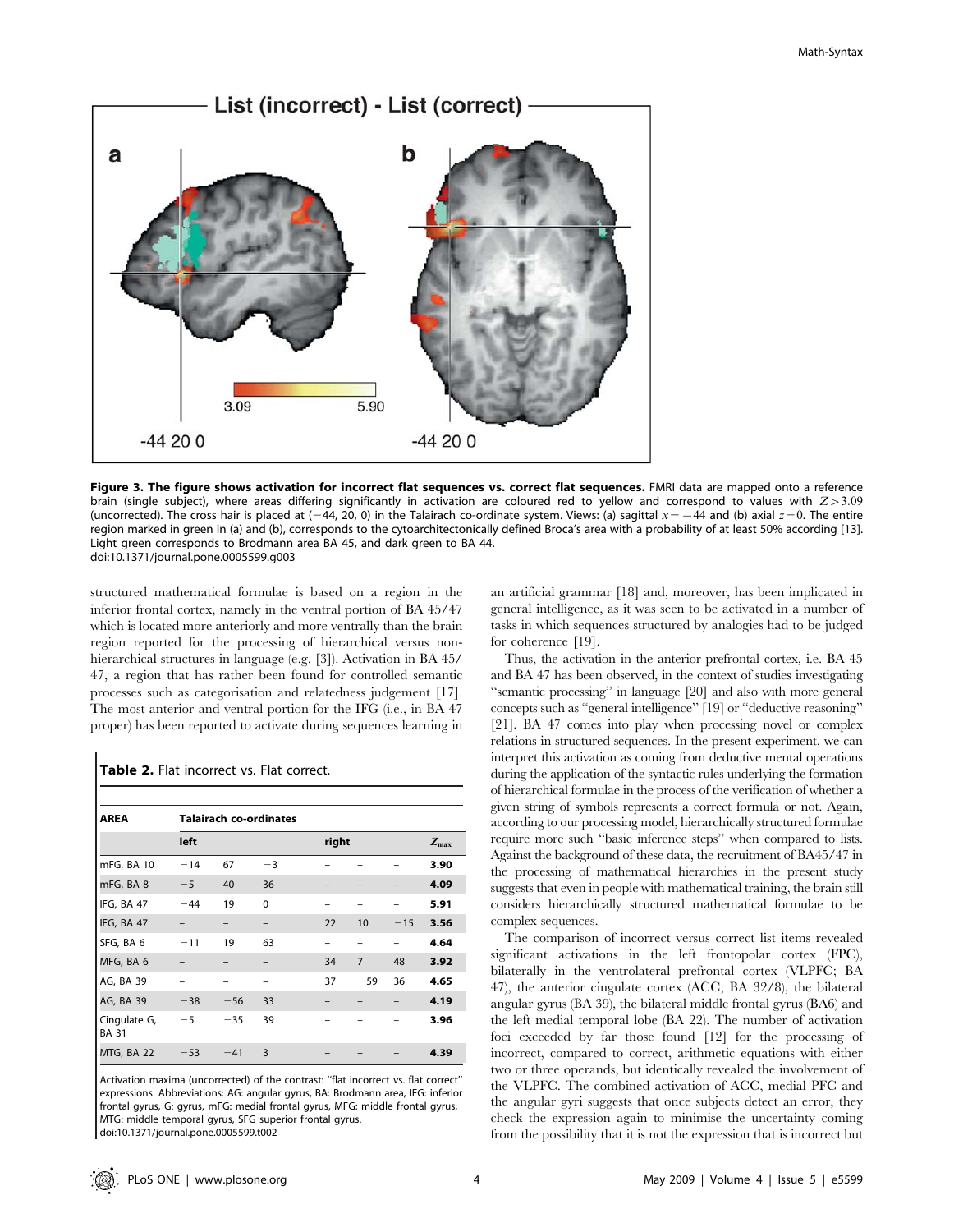rather that they have made an error [22,23]. This is remarkable, inasmuch as such an uncertainty is by definition not inherent in the well-defined rules that generate the expressions, and for which reasons a ''classical automaton'' would a priori unambiguously judge the strings of symbols. Humans, in contrast, seem to add redundancy (checks) with the aim of error detection.

The additional comparisons ''hierarchy vs. list'' and ''correct vs. incorrect'' (see Supporting Information, Tables S1 and S2) further showed no effect in the prefrontal cortex (PFC) either in its anterior nor in its ventrolateral part. On the other hand, the activity in the medial PFC significantly correlated with the occurrence of incorrect expressions, which once more [22,23] shows its critical participation in the resolution of uncertainty and its role as a trigger for action changes induced by negative stimuli (error). Finally, the combined contrasts calculated suggest that it takes almost the same amount of prefrontal involvement to process a correct hierarchical structure as it takes to deal with a ''simple error'' as provided in the list case. This is far-reaching, inasmuch as it hints at an explanation at the neural level of why a rule-based system proves to be advantageous, as such a system allows us to deal efficiently both with complex and with erroneous structures.

#### Conclusion

When taking into account the brain activations across different studies, the combined data suggest a functional differentiation between more posterior and more anterior portions of the IFG, with more anterior portions being recruited the more complex the relation between elements in a structured sequence are. This assumption of such a graduation from more posterior to anterior IFG receives support from two perspectives, these being evolutionary neuroanatomy [24] and functional brain imaging [25,26]. According to these perspectives, the frontal cortex can be viewed as being graduated from the precentral gyrus (BA 6) towards the posterior portion of BrocaOs area (BA 44) and the more anterior portions (BA 45/47). Some neuroanatomical views hold that the younger an area is with respect to its evolutionary status, the more anterior it is located [24], and functional imaging data indicate that the more complex an action sequence and the abstract relational hierarchy, the more anterior the activation in the IFG [25–27].

Finally, the present neuroimaging data suggests that a formal ruled-based generation and decision process as in the form of a calculus is effective because it strives for an optimal balance between data compression and reliability, implemented at the neural level. This in turn permits humans to communicate complexly structured information and to phrase problems more easily in face of the limits of the human processing system.

# Materials and Methods

#### Subjects

Twenty-four participants gave their informed consent, after having read and signed the guidelines set out for fMRI studies at the Max Planck Institute for Human Cognitive and Brain Sciences. Specifically, we had 24 healthy, right-handed subjects (8 female, 16 male), who were German native speakers with normal or corrected to normal vision. The age range was from 21 to 31 years of age, (mean: 25.9 years, SD 2.6). Almost all participants were university students and all were part of the Institute's database of regular and general fMRI subjects.

#### Stimuli

We based our specific first-order language on an alphabet consisting of: variables:  $u$ ,  $v$ ,  $w$ ,  $x$ ,  $y$ ,  $z$ ,  $\psi$ ,  $\varphi$ ; logical symbols (and, or):  $\land, \lor$ ; equality: =; two types of left-right parenthesis: (,), {,}; a

semicolon: , ; a binary relation symbol:  $\leq$ ; two binary function symbols (plus, multiplication):  $+$ , and constants: a, b, c, d.

The set of variables and constants was chosen randomly, whereas the selection of the other symbols followed more specific rules. The two variables denoted by Greek letters  $\varphi, \psi$  exclusively stood for formulae and were only used in the lists. This was necessary in order to use the conjunction and disjunction symbols to form non-trivial three letter strings (e.g.,  $\varphi \wedge \psi$ ).

Out of the symbols we built first-order formulae that were either syntactically correct or incorrect. The errors were violations of the well-defined building rules for terms and formulae in logic, and not just simple misprints.

An item for the visual presentation either corresponded to an entire formula, an entire list or the baseline picture. So, e.g.

$$
(a \cdot c < d + x) \lor (y + z < b),
$$

corresponded to one formula item and was presented as a whole, i.e., the complete above expression was visible at once on the screen. Analogously for the lists, e.g.

$$
\{y=z, w+w, d \cdot d, u+b, b \cdot a\},\
$$

corresponded to one list item and was presented as a whole, i.e., the complete above list was visible at once on the screen, and not presented symbol by symbol.

There were 25 syntactically correct formula items (e.g. as the formula above), 25 incorrect formula items and correspondingly 25 correct list items (e.g. as the list above) and 25 incorrect list items, i.e. a total of 100 items (50 formulae and 50 lists) to be judged for their grammatical content.

The stimuli represented for the formulae either 1,2,3-binarytrees, i.e. trees with one node at the top, two at the second level and three at the third level, or a list consisting of five simple 1 trees, i.e., a ''hedge'' (cf. Fig. 1).

Stimuli of the following four types (1,2,0111;1,2,1011;1,2,1101; 1,2,1110) were provided to ensure that subjects could not use the same reading strategy during the experiment.

For the baseline image, a row of white-greyish circles was used on a very dark grey background.

#### fMRI Acquisition

The software packages used were LIPSIA [28] for the data analysis and PRESENTATION (Neurobehavioral Systems) for the visual presentation of the stimulus material. The study was conducted on a 3T BRUKER scanner (Medspec S300, Bruker, Ettlingen).

For registration purposes, two sets of two-dimensional anatomical images were acquired for each participant immediately prior to the functional imaging. An MDEFT and an EPI-T1 sequence were used. T1-weighted MDEFT images were obtained, with a non slice-selective inversion pulse followed by a single excitation of each slice. Anatomical images were positioned parallel to AC-PC.

The functional MRI were as follows; Axial slices:  $TR = 2$  s, TE = 30 ms, alpha =  $90^{\circ}$ , 29 slices (29×4 mm = 11.6 cm, whole brain), 4 mm slice thickness (no gap), voxel volume:  $3\times3\times4$  mm<sup>3</sup>,  $64\times64$  matrix, 19.2 cm FOV. There were 25 stimuli per condition  $(4$  conditions+nullevent), presented with SOA = 7 s, with a total stimulation time of 27 minutes  $(25 \times 5 \times 13$  seconds).

## fMRI Analysis

The data processing was performed using the software package LIPSIA [28]. This software package contains tools for pre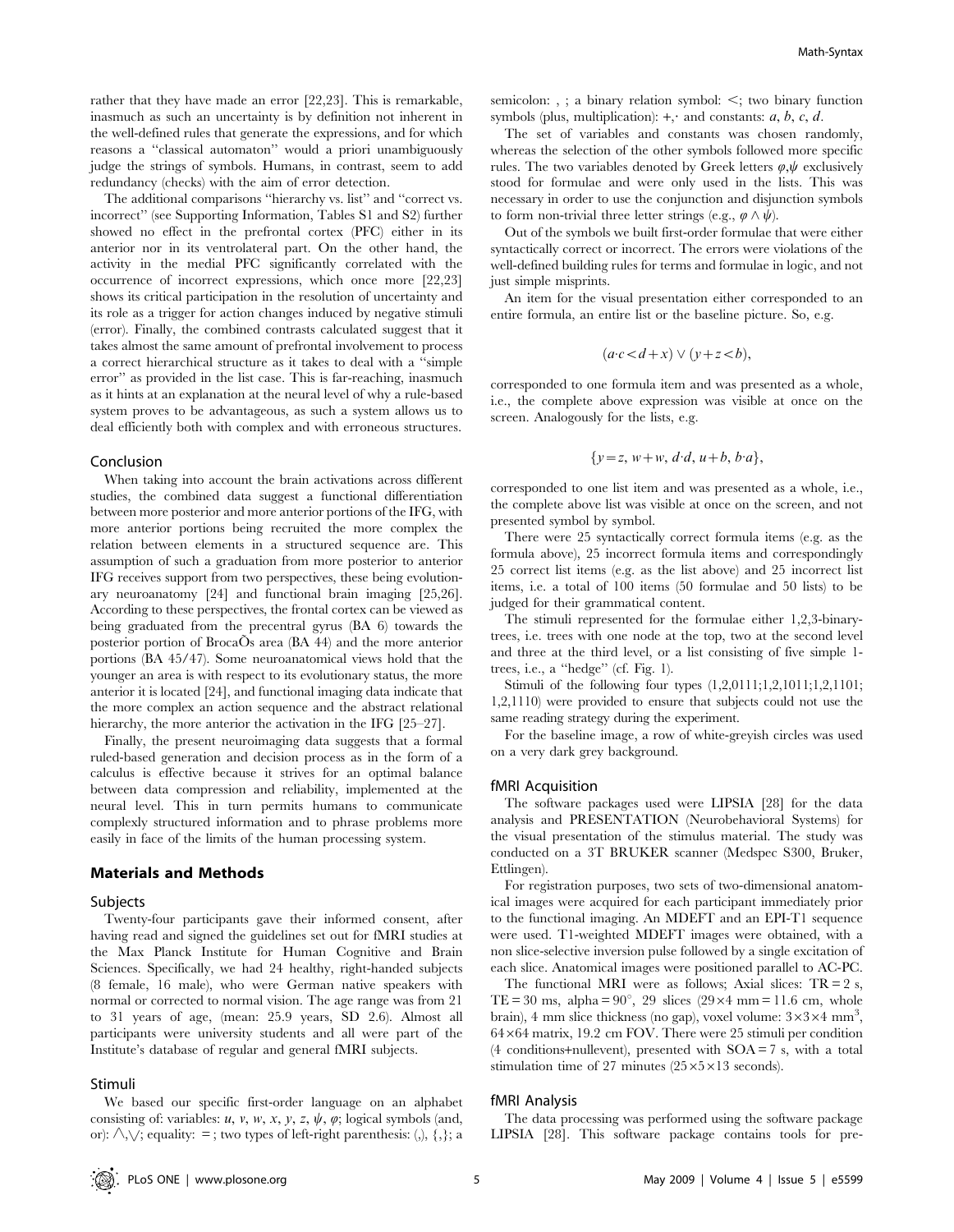processing, co-registration, statistical evaluation, and visualisation of fMRI data. Pre-processing was carried out as follows: Functional data were motion-corrected using a matching metric based on linear correlation. To correct for the temporal offset between the slices acquired in one scan, a cubic splineinterpolation was applied. A temporal highpass filter with a cutoff frequency of 1/72 Hz was used for baseline correction of the signal and a spatial Gaussian filter with 6 mm FWHM was applied. The increased auto-correlation caused by the filtering was taken into account during statistical calculation by an adjustment of the degrees of freedom.

Subsequently co-registration of data was carried out. To align the functional slices with a 3D stereotactic co-ordinate reference system, a rigid linear registration with six degrees of freedom (3 rotational, 3 translational) was performed. The rotational and translational parameters were acquired on the basis of the MDEFT and EPI-T1 slices to achieve an optimal match between these slices and the individual 3D reference data set. This 3D reference data set was acquired for each subject during a previous scanning session. The MDEFT volume data set with 160 slices and 1 mm slice thickness was standardised to the Talairach stereotactic space [29]. The rotational and translational parameters were subsequently transformed by linear scaling to a standard size. The resulting parameters were then used to transform the functional slices using trilinear interpolation so that the resulting functional slices were aligned with the stereotactic co-ordinate system. This linear normalisation process was improved by a subsequent processing step that performed an additional non-linear normalisation.

The statistical evaluation was based on a least-squares estimation using the general linear model for serially autocorrelated observations. The design matrix was generated with a synthetic haemodynamic response function and its first and second derivative. The model equation, including the observation data, the design matrix and the error term, was convoluted with a Gaussian kernel of dispersion of 4 s FWHM to deal with the temporal auto-correlation. Afterwards, contrast-images (i.e., estimates of the raw-score differences between the specified conditions) were calculated for each subject. Each individual functional data-set was aligned with the standard stereotactic reference space, so that a group analysis based on the contrastimages could be performed.

The individual contrast-images were first masked and the individual and masked contrast-images were then entered into a second-level random effects analysis (one-sample t-test). Subsequently, *t*-values were transformed into  $\zeta$ -scores. A group analysis was performed by averaging individual  $\mathcal{Z}$ -maps and multiplying each  $\zeta$ -value with the square root of the number of subjects in the experiment. Only regions with Z-score greater than 3.09 (uncorrected) and at least 8 contingent voxels were considered.

## Procedure

The experiment was devised as a reading experiment. The 125 stimuli items (50 stimuli of hierarchical type, 50 stimuli of list type and 25 baseline stimuli) were presented as a whole to the participants, in a fully randomised order. The presentation of hierarchical, flat and baseline conditions were intermixed. A stimulus item, e.g. a formula, was visible as a whole for a fixed period of 7600 ms on the screen. Randomisation was done using the random number generator of the computer programme ''Presentation'', and was done for each subject separately. There was one run per participant with no repetition of formulae or list items, but the baseline item was always the same. The subjects' task was to judge the syntactic correctness of each of the formula or list items shown (for examples and assumed processing steps underlying the judgement in the different conditions see the Supporting Information Text S1, including Figures S1 and S2).

The response had to be given for each stimulus by the participant after the stimulus item disappeared from the screen and a new screen indicated that the answer had to be given. The participant had 1700 ms to press the respective button, i.e., one for correct and one for incorrect. No feedback was given after the button press. For the baseline condition no answer was required. (For a schematic description of the experiment, see Supporting Information, Figure S6)

All presentation material, including the visibility of the stimuli, was previously tested in the scanner. All participants were carefully instructed before the actual test and also had a training session with a sample of similar stimuli presented on a laptop and with a button press device.

## Supporting Information

# Text S1

Found at: doi:10.1371/journal.pone.0005599.s001 (0.02 MB DOC)

Figure S1 Assumed processing steps required to check the syntax of the hierarchical expression.

Found at: doi:10.1371/journal.pone.0005599.s002 (0.73 MB EPS)

Figure S2 Assumed processing steps required to check the syntax of the list of expressions.

Found at: doi:10.1371/journal.pone.0005599.s003 (0.73 MB EPS)

Figure S3 Broca's area (BA 44/45) (blue, green, lilac) and activations from contrast ''hierarchy correct-baseline''. FMRI data are mapped onto a reference brain (single subject), where areas differing significantly in activation are coloured red to yellow and correspond to values with  $Z > 3.09$  (uncorrected). The cross hair is placed at  $(-44, 37, 1)$  in the Talairach co-ordinate system. Views: coronal y = 37, sagittal  $x = -44$  and axial  $z = 1$ . The region marked in green, blue and lilac corresponds to the cytoarchitectonically defined Broca's area with a probability of at least 50% according to [13]. Green: BA 45, blue: BA 44, lilac: intersection of the two.

Found at: doi:10.1371/journal.pone.0005599.s004 (0.09 MB TIF)

Figure S4 Broca's area (BA 44/45) (blue, green, lilac) and activations from contrast ''list correct-baseline''. FMRI data are mapped onto a reference brain (single subject), where areas differing significantly in activation are coloured red to yellow and correspond to values with  $Z > 3.09$  (uncorrected). The cross hair is placed at  $(-44, 37, 1)$  in the Talairach co-ordinate system. Views: coronal  $y = 37$ , sagittal  $x = -44$  and axial  $z = 1$ . The region marked in green, blue and lilac corresponds to the cytoarchitectonically defined Broca's area with a probability of at least 50% according to [13]. Green: BA 45, blue: BA 44, lilac: intersection of the two.

Found at: doi:10.1371/journal.pone.0005599.s005 (0.09 MB TIF)

Figure S5 Broca's area is outlined in blue, and regions of activations with  $Z > 3.09$ , are outlined in white for "hierarchy correct-list correct'', in yellow for ''hierarchy correct-baseline'' and in red for "list correct-baseline". The cross hair is placed at  $(-50, 0)$ 31, 24) in the Talairach co-ordinate system. Views: coronal  $y = 31$ , sagittal  $x = -50$  and axial  $z = 24$ . The region marked in blue corresponds to the cytoarchitectonically defined Broca's area (50% according to [13])

Found at: doi:10.1371/journal.pone.0005599.s006 (0.09 MB TIF)

Figure S6 Schematic illustration (not to scale) of the sequence of screen contents with the respective duration of each phase, of the  $fMRI$  experiment. (isi  $\equiv$  inter stimulus interval)

Found at: doi:10.1371/journal.pone.0005599.s007 (0.33 MB EPS)